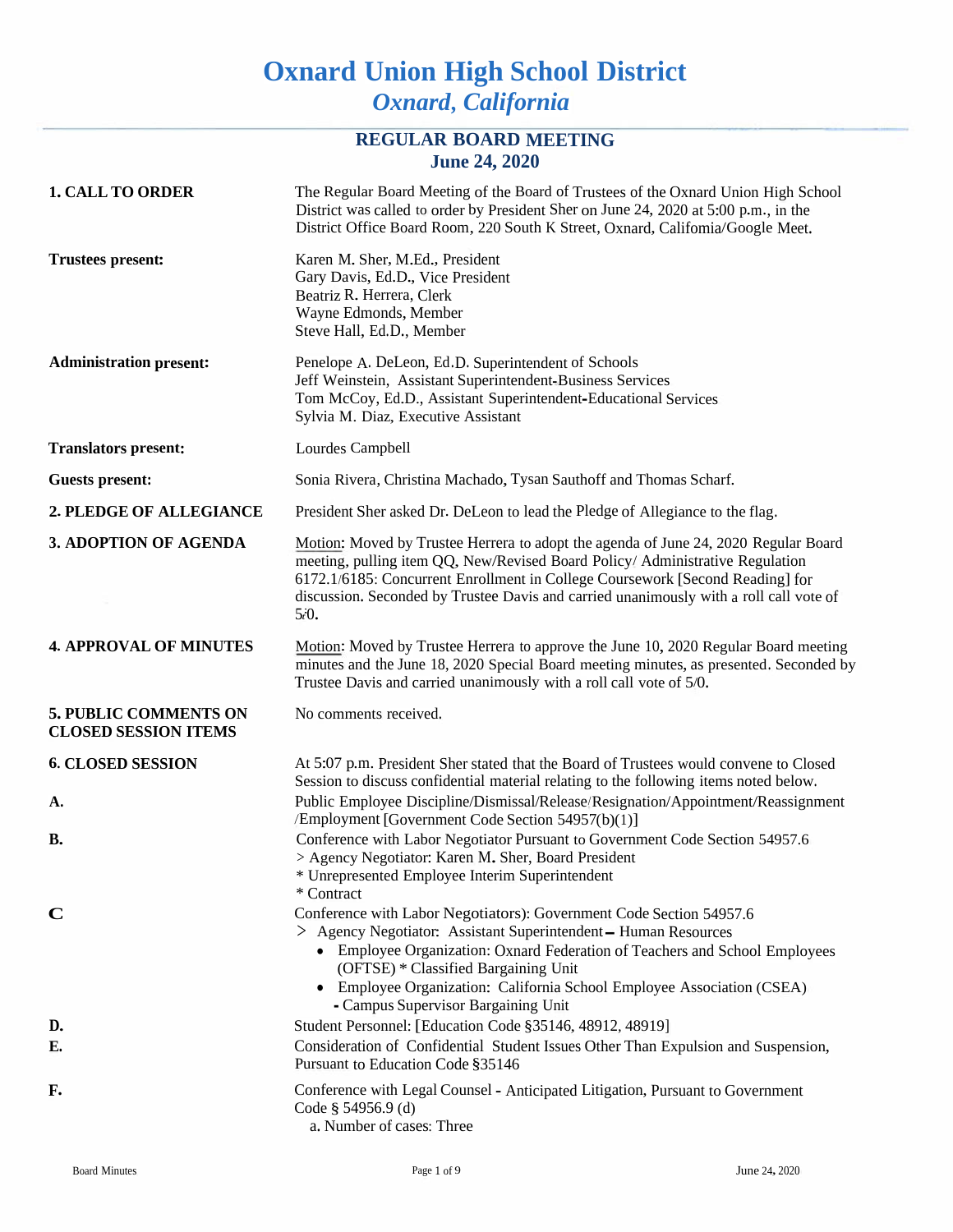| G.                                                                                                                                                                                                        | Conference with Real Property Negotiator (Govt. Code § 54956.8) PROPERTY:<br>Multiple District-owned parcels, including: (1) District Office Campus, 220, 309, and<br>315 South K Street, Oxnard, CA, APNs 202-0-010-630 & -740; (2) Hueneme Road Adult<br>School, 527 W Hueneme Road, Oxnard, CA, APN 222-0-082-625; (3) 280 and 300<br>Skyway Drive, Camarillo, CA, APN 230-0-130-105; and (4) 15 Stearman Street,                                                                                         |
|-----------------------------------------------------------------------------------------------------------------------------------------------------------------------------------------------------------|--------------------------------------------------------------------------------------------------------------------------------------------------------------------------------------------------------------------------------------------------------------------------------------------------------------------------------------------------------------------------------------------------------------------------------------------------------------------------------------------------------------|
|                                                                                                                                                                                                           | Camarillo, CA, APN 230-0-130-115 AGENCY NEGOTIATOR: Jeff Weinstein,<br>Assistant Superintendent Business Services and Dr. Joel Kirschenstein, Consultant Sage<br>Realty Group Inc. NEGOTIATING PARTIES: To be determined<br>UNDER NEGOTIATION: Price and terms of payment.                                                                                                                                                                                                                                   |
| 7. RECONVENE IN<br><b>PUBLIC: REPORT ON CLOSED</b><br><b>SESSION ACTION</b>                                                                                                                               | The Board reconvened at 6:55 p.m. President Sher reported out that action item D,<br>Resolution No. 20-32 Resolution Eliminating Positions and Ordering Layoffs in the<br>Classified Service Due to Lack of Funds and/or Lack of Work (Obsolete Positions), be<br>tabled and returned no later than the August 26, 2020 Board meeting. Trustee Davis<br>moved to amend the agenda to reflect the tabling of action item D. Seconded by Trustee<br>Hall and carried unanimously with a roll call vote of 5/0. |
| <b>8. PUBLIC COMMENTS TO</b><br><b>ADDRESS THE BOARD OF</b><br><b>TRUSTEES</b>                                                                                                                            | Nicole Lopez Gonzalez, student, expressed her concerns and call to action for the<br>Support of the Black Lives Matter at School Movement resolution that was tabled at the<br>June 10, 2020 Board meeting. She asked Trustees if she could share, via email, what she<br>and the coalition of students are recommending for content in the resolution.                                                                                                                                                      |
|                                                                                                                                                                                                           | Tim Allison, JD Executive Director OFTSE, was going to address resolution 20-32,<br>Eliminating Positions and Ordering Layoffs in the Classified Service Due to Lack of<br>Funds and/or Lack of Work (Obsolete Positions) but the item was tabled for August<br>2020; therefore, Mr. Allison decided to wait until it comes back for consideration.                                                                                                                                                          |
|                                                                                                                                                                                                           | JoAnne Guerrier, Teacher, expressed her concerns about the New/Revised Board Policy/<br>Administrative Regulation 6172.1/6185: Concurrent Enrollment in College Coursework<br>[Second Reading] and her concerns about the cost, location and safety of the Educator<br>Childcare MOU between OUHSD and The Boys and Girls Club.                                                                                                                                                                              |
| 9. SUPERINTENDENT'S<br><b>REPORT</b>                                                                                                                                                                      | Dr. DeLeon thanked Trustees for hiring her and expressed her joy in being able to work<br>with them and asked that her legacy be that all future discussions include "every"<br>student. She thanked her administrative staff, all the leaders she worked with and for all<br>that they do for students every day, thanked teachers and support staff and thanked the<br>entire community of OUHSD for their warmth and collaboration.                                                                       |
|                                                                                                                                                                                                           | Each Trustee took the time to express their gratitude for all of her contributions during<br>her tenure at OUHSD.                                                                                                                                                                                                                                                                                                                                                                                            |
| <b>10. CONSENT CALENDAR</b>                                                                                                                                                                               | Motion: Trustee Hall moved to approve the Consent Calendar, as presented. Seconded by<br>Trustee Herrera and carried unanimously with a roll call vote of 5/0.                                                                                                                                                                                                                                                                                                                                               |
| A. Consideration of Approval of<br>Purchase Order, June 3 - 16, 2020                                                                                                                                      | Purchase orders totaling \$2,168,393.86 be approved, as presented.                                                                                                                                                                                                                                                                                                                                                                                                                                           |
| B. Consideration of Approval of<br>Donations, March 3-June 15, 2020                                                                                                                                       | It is the recommendation of District Administration that the Board of Trustees accept the<br>donations report for the period of March 3-June 15, 2020, as presented.                                                                                                                                                                                                                                                                                                                                         |
| C. Consideration of Approval of<br>Authorization of Signatures                                                                                                                                            | It is the recommendation of District Administration that the Board of Trustees approve the<br>authorization of signatures, as presented.                                                                                                                                                                                                                                                                                                                                                                     |
| D. Consideration of Approval of the<br>Disposal of Surplus Asset Items,<br>April 29, 2020 - June 23, 2020                                                                                                 | It is the recommendation of District Administration that the items listed above be<br>declared surplus and/or obsolete and that staff be authorized to dispose of all items<br>through recycling, sale or other means, in the most expeditious manner, as presented.                                                                                                                                                                                                                                         |
| E. Consideration of Approval of<br>Contract Award for Bid #622 to AP<br>Construction Group Inc. DBA Air<br>Plus as the General Contractor for<br>the HVAC Modernization Projects<br><b>Including RCHS</b> | It is the recommendation of District Administration that the Board of Trustees approve a<br>Contract Awarded to AP Construction Group Inc. DBA Air Plus the General Contracting<br>Services for the Modernization and Install New HVAC System throughout campus at<br>RCHS, as presented.                                                                                                                                                                                                                    |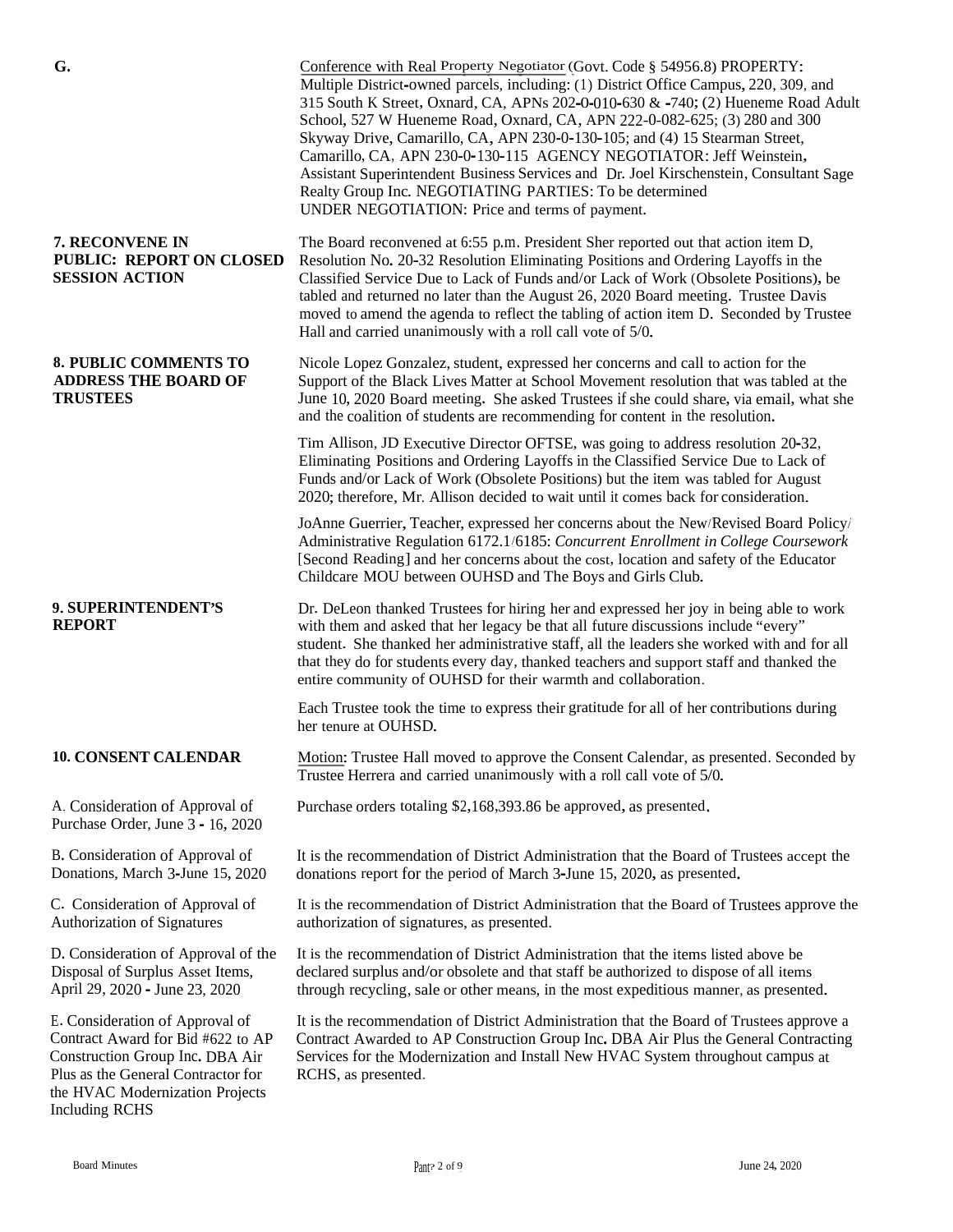F. Consideration of Approval of Contract Award to Sports Facilities Group to Retrofit the OHS Gymnasium Basketball Backboards and Provide In-Floor Sleeves for Volleyball

G. Consideration of Approval of Contract Award to Jordan Electric for Electrical Service to Leased Relocatable Classrooms at OHS

H.Consideration of Approval of Award HHS Change Order #2 to Ohno Construction to Add Communications Conduits Under the New Stadium Playfield

I. Consideration of Approval of Contract Award to Kiwitf s General Building Contractor to Revise the Robotics Classroom Wall Systems at the HHS Industrial Arts Building

Provide the New RMHS Dance presented. Room Floor

K.Consideration of Approval of Contract Award to Fedvel Construction for ACHS Wrestling Room and RMHS Dance Room Ceilings Replacement with Tectum Ceiling Panels

L. Consideration of Approval of Contract Change Order #4 to Waisman Construction to Complete the Utility Connections for Four Additional Leased Relocatable at CIHS

Relocatable Classroom Buildings and Restrooms at CIHS Extension

N. Consideration of Approval of Contract Award Addendum to Twining Inspection for Special Inspection and Testing for ACHS, HHS and PHS Stadium Playfield Retrofit Projects

O. Consideration of Approval of Inspector Services for Lobby Security Improvements for ACHS, CIHS, HHS, OHS, PHS, RCHS & RMHS

It is the recommendation of District Administration that the Board of Trustees approve <sup>a</sup> Contract Award to Sports Facilities Group to Retrofit the OHS Gymnasium Basketball Backboards and Provide In-Floor Sleeves for Volleyball, as presented.

It is the recommendation of District Administration that the Board of Trustees approve <sup>a</sup> Contract Award to Jordan Electric for Electrical Service to Leased Relocatable Classrooms at OHS, as presented.

It is the recommendation of District Administration that the Board of Trustees approve an Award HHS Change Order #2 to Ohno Construction to Add Communications Conduits Under the New Stadium Playfield, as presented.

It is the recommendation of District Administration that the Board of Trustees approve <sup>a</sup> Contract Award to Kiwitt's General Building Contractor to Revise the Robotics Classroom Wall Systems at the HHS Industrial Arts Building, as presented.

J. Consideration of Approval of It is the recommendation of District Administration that the Board of Trustees approve a Contract Award to PLAE Flooring to Contract Award to PLAE Flooring to Provide the RMHS Dance Room Floor, as

> It is the recommendation of District Administration that the Board of Trustees approve <sup>a</sup> Contract Award to Fedvel Construction for ACHS Wrestling Room and RMHS Dance Room Ceilings Replacement with Tectum Ceiling Panels, as presented.

> It is the recommendation of District Administration that the Board of Trustees approve Contract Change Order #4 to Waisman Construction to Complete the Utility Connections for Four Additional Leased Relocatable at CIHS, as presented.

M. Consideration of Approval of It is the recommendation of District Administration that the Board of Trustees approve a Contract Award to DC Architects for Contract Award to DC Architects for Design Services to Install New Relocatable Design Services to Install New Classroom Buildings and Restrooms at CIHS Extension, as presented.

> It is the recommendation of District Administration that the Board of Trustees approve <sup>a</sup> Contract Award Addendum to Twining Inspection for Special Inspection and Testing for ACHS, HHS and PHS Stadium Playfield Retrofit Projects, as presented.

Contract Award Addendum to Mark Contract Award Addendum to Mark Hawkins Inspection for DSA Project Inspector Hawkins Inspection for DSA Project Services for Lobby Security Improvements ACHS, CIHS, HHS, OHS, PHS, RCHS & It is the recommendation of District Administration that the Board of Trustees approve <sup>a</sup> RMHS, as presented.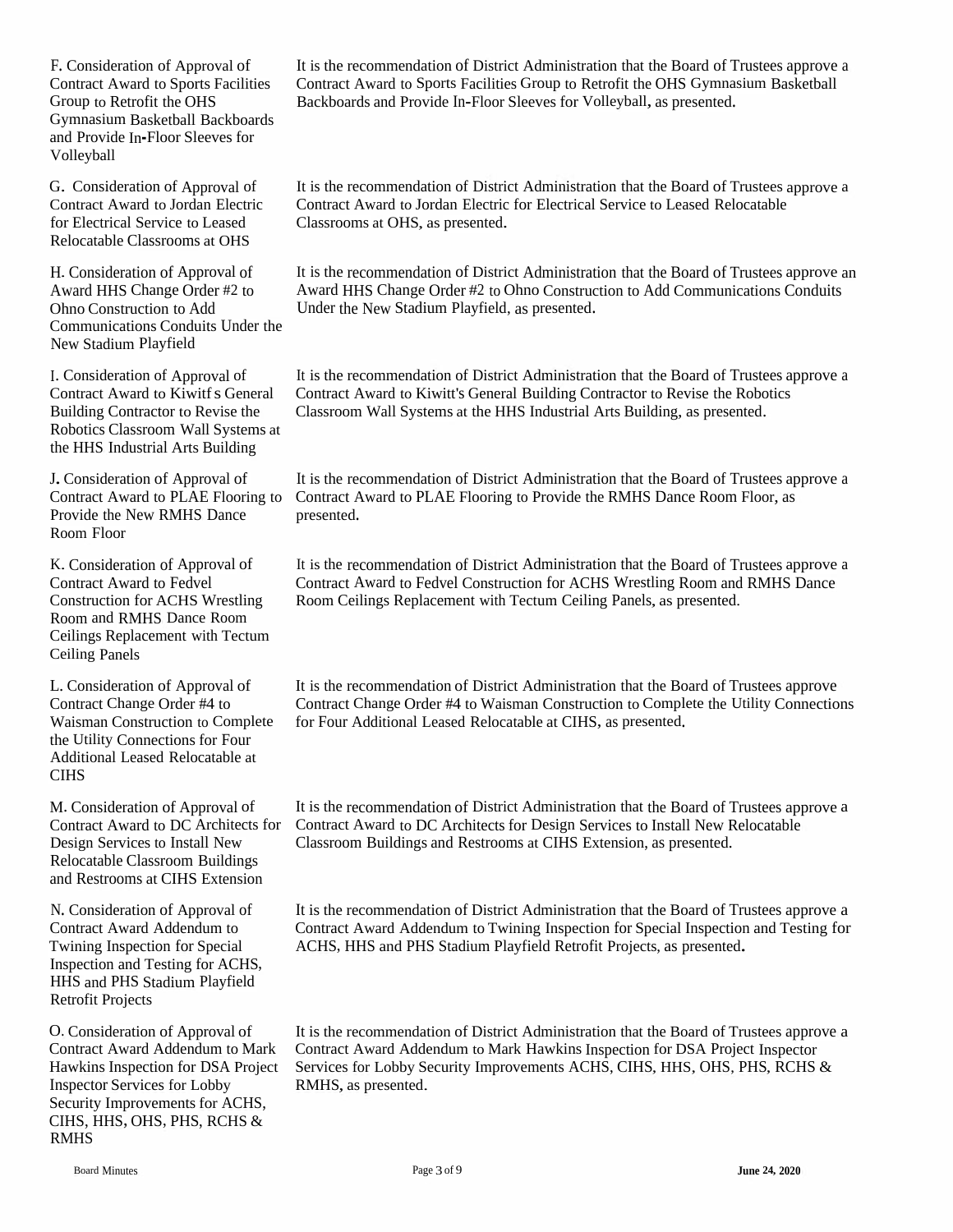P. Consideration of Approval of Contract Change Order #I to Waisman Construction for Replacing<br>Restream Druvell and Relacting Restroom Drywall and Relocating<br>Spigot at Solar Drive Spigot at Solar Drive

Q. Consideration of Approval of Contract Award to Water Resource Engineering Associates (WREA) to<br>Decise for the Medamine of the Design for the Modernize of the<br>DAUG Site Fire Weter Symply RMHS Site Fire Water Supply and Distribution

R. Consideration of Approval of Contract Award to Schneider<br>Electric for Schar Drive UVA Electric for Solar Drive HVACEnergy Management System Modernization (Phase 1)

S. Consideration of Approval of<br>Contract Award to Sports Facilia Contract Award to Sports Facilities Group for RMHS Marquee Replacement

T. Consideration of Approval of Contract Change Order #1 to MVCEnterprises to Reroute the Domestic<br>Weten Main Outside of the Marc Water Main Outside of the Mass Excavation for the New<br>Pelasatekla Classroom Excavation for the New HHS<br>Relocatable Classroom Installations

U. Consideration of Approval of Contract Award to Drapery Affair for Classroomfor Classroom Buildings 13-20<br>Mooring Replacements at FHS

V. Consideration of Approval of<br>Contract Award to C Balow Synt Contract Award to C Below Surface<br>Imaging for Utility Locating Imaging for Utility Locating<br>Saminas to Sunnort the Mac Services to Support the Measure A HVAC Modernizations at ACHS and RCHS

W. Consideration of Approval of Contract Award to All About Glass for Energy Efficient Replacement<br>Windows for ACUS Wassiling Windows for ACHS Wrestling<br>Activity Building Activity Building

X. Consideration of Approval of Contract Award to Special Inspection and Testing for<br>CUIS OUS & DAUIS Stadium CIHS,OHS & RMHS Stadium<br>Plavfield Retrofit Proiects Playfield Retrofit Projects

Y. Consideration of Approval of Contract Change Order #5 to ReGreen Corporation for Additional Efficiency Lighting Work ReGreen Corporation for Additional – Efficiency Lighting Work at ACHS, OHS, PHS & RMHS, as presented.<br>Proposition 39 Energy Efficiency n 39 Energy Efficiency<br>Verk et ACUS OUS D Lighting Work at ACHS, OHS, PHS& RMHS

It is the recommendation of District Administration that the Board of Trustees approve<br>Contract Change Order #1 to Weights Construction for Barlasine Destroyer Duryell Contract Change Order #1 to Waisman Construction for Replacing Restroom Drywall and Relocating Spigot at Solar Drive, as presented.

It is the recommendation of District Administration that the Board of Trustees approve a<br>Contract Award to Water Bassures Engineering Associates to Design for the Madamire Contract Award to Water Resource Engineering Associates to Design for the Modernize of the RMHS Site Fire Water Supply and Distribution, as presented.

It is the recommendation of District Administration that the Board of Trustees approve a<br>Contract Award to Schneider Flastije for Sclap Dijve IWAC Fragmy Management Contract Award to Schneider Electric for Solar Drive HVAC Energy Management System Modernization (Phase 1), as presented.

It is the recommendation of District Administration that the Board of Trustees approve a<br>Contract Award to Sports Facilities Crown for DMUS Margues Depleases at as Contract Award to Sports Facilities Group for RMHS Marquee Replacement, as presented.

It is the recommendation of District Administration that the Board of Trustees approve<br>Contract Change Order #1 to MIC Enterprises to Benevis the Democite Weten Major Contract Change Order #1 to MVC Enterprises to Reroute the Domestic Water Main Outside of the Mass Excavation for the New HHS Relocatable Classroom Installations, as presented.

It is the recommendation of District Administration that the Board of Trustees approve a<br>Contract Award to Drapory Affair for Classroom Buildings 12.20 Flooring Bankasus with Contract Award to Drapery Affair for Classroom Buildings 13-20 Flooring Replacements at FHS, as presented.

It is the recommendation of District Administration that the Board of Trustees approve a<br>Contract Award to G Bolow Surface Imaging for Utility Lazzling Services to Surge at the Contract Award to C Below Surface Imaging for Utility Locating Services to Support the Measure <sup>A</sup> HVAC Modernizations at ACHS and RCHS, as presented.

It is the recommendation of District Administration that the Board of Trustees approve a<br>Contract Award to All About Class for Francy Efficient Bankaamant Wirelams for Contract Award to All About Glass for Energy Efficient Replacement Windows for<br>ACUS Wesstling Astivity Building as are until ACHS Wrestling Activity Building, as presented.

o Twining, Inc. for Contract Award to Twining, Inc. for Special Inspection and Testing for CIHS, OHS & It is the recommendation of District Administration that the Board of Trustees approve a<br>Contract Award to Trujujus, Jac. for Sessial Increasion and Trating for CIUS, OUG 8 RMHS Stadium Playfield Retrofit Projects, as presented.

> It is the recommendation of District Administration that the Board of Trustees approve a<br>Contract Change Order #5 to BeCrean Corporation for Additional Proposition 20 France Contract Change Order #5 to ReGreen Corporation for Additional Proposition 39 Energy<br>Efficiency Lighting Work at ACUS OUS PUS & PAULS as presented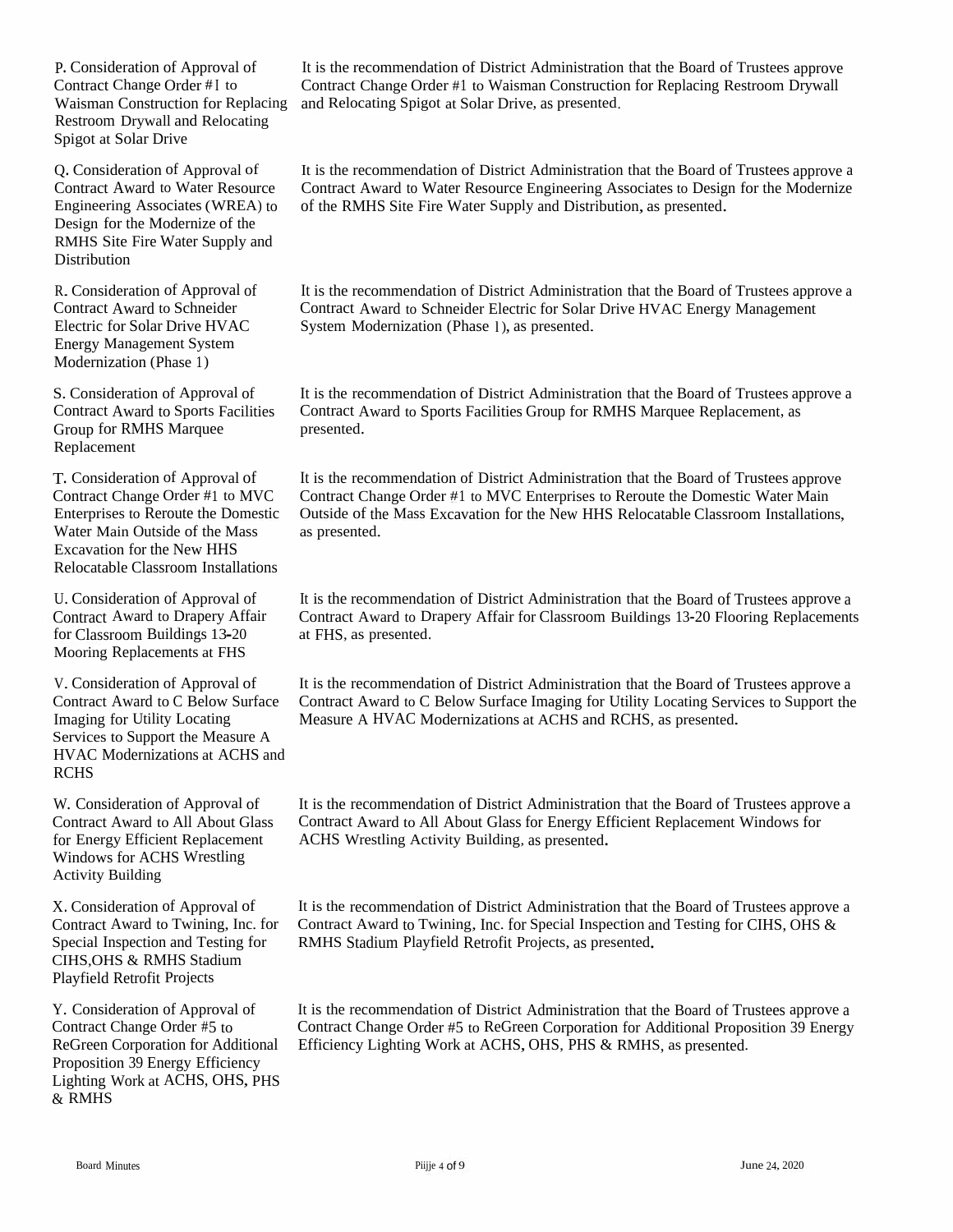Z. Consideration of Approval of ACHS Change Order #3 to Ohno Construction to Replace the Parking Lot on the East Side of the Football Stadium

AA. Consideration of Approval of PHS Change Order #4 to Ohno Construction for New Electrical Panel and Distribution for Stadium Scoreboard

BB. Consideration of Approval of Contract Award to Green Globe HVAC to Replace HVAC Units at HHS Relocatable Classrooms PI, 75, P7, P8, ROTC, <sup>73</sup> & <sup>74</sup>

CC. Consideration of Approval of Contract Award to Mark Hawkins Including RCHS

DD. Consideration of Approval of Contract Award to Pacificom for Technology Data Communications to Additional Relocatable Classroom Buildings at ACHS, CIHS & PHS

EE. Consideration of Approval of Division of the State Architect Plan Check Fees for ACHS, CIHS, HHS & RMHS HVAC Modernization Projects

Department of State Architects (DSA) Special Inspection and Material Testing Services for the New DSHS

GG. Consideration of Approval of Contract Award to Vernier Construction Services for Bid #620 for the Required Department of State Architects (DSA) Inspection Services for the New DSHS

HH. Consideration of Approval of Renewal of District Technology Subscriptions for the 2020-2021 School Year

Memorandum of Understanding District (OUHSD) and the Southwest as presented. Regional Council of Carpenters (SWRCC)

It is the recommendation of District Administration that the Board of Trustees approve ACHS Change Order #3 to Ohno Construction to Replace the Parking Lot on the East Side of the Stadium, as presented.

It is the recommendation of District Administration that the Board of Trustees approve an Award for PHS Change Order #4 to Ohno Construction for New Electrical Panel and Distribution for Stadium Scoreboard, as presented.

It is the recommendation of District Administration that the Board of Trustees approve <sup>a</sup> Contract Award to Green Globe HVAC to Replace HVAC Units at Hueneme HS Relocatable Classrooms PI, 75, P7, P8, ROTC, 73 & 74, as presented.

for the HVAC Modernization Project Modernization and Install New HVAC System at RCHS, as presented. It is the recommendation of District Administration that the Board of Trustees approve <sup>a</sup> Contract Awarded to Mark Hawkins as the DSA Inspector of Record for the

> It is the recommendation of District Administration that the Board of Trustees approve <sup>a</sup> Contract Award to Pacificom for Technology Data Communications to Additional Relocatable Classroom Buildings at ACHS, CIHS & PHS, as presented.

It is the recommendation of District Administration that the Board of Trustees approve the State Architect Plan Check Fees for ACHS, CIHS, HHS & RMHS HVAC Modernization Projects, as presented.

FF. Consideration of Approval of It is the recommendation of District Administration that the Board of Trustees approve a Contract Award to Twining Inc. for Contract Awarded to Twining Inc. as the DSA Special Inspection an Contract Awarded to Twining Inc. as the DSA Special Inspection and Material Testing Bid #621 for the Required Firm of Record for the New DSHS, as presented.

> It is the recommendation of District Administration that the Board of Trustees approve <sup>a</sup> Contract Awarded to Vernier Construction Services as the DSA Inspector of Record for the New DSHS, as presented.

It is the recommendation of the District Administration that the Board of Trustees approve the Renewal of District Technology Subscriptions for the 2020-2021 School Year, as presented.

II.Consideration of Approval of Renewal It is the recommendation of the District Administration that the Board of Trustees between Oxnard Union High School School District (OUHSD) and the Southwest Regional Council of Carpenters (SWRCC), approve the Renewal Memorandum of Understanding between Oxnard Union High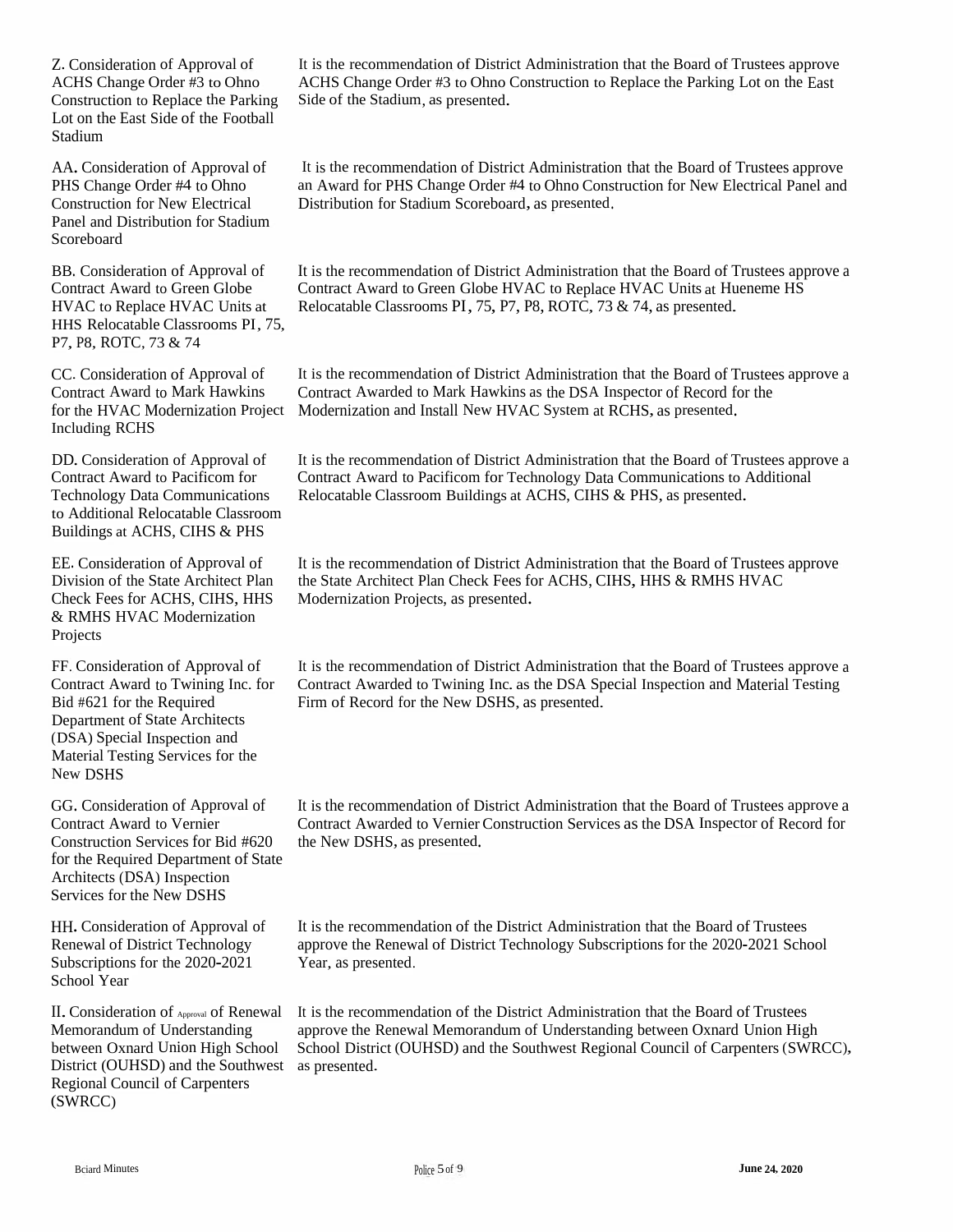JJ. Consideration of Renewal Application of CTE Agricultural<br>Incentive Grant for the 2020-202 Incentive Grant for the 2020-2021School Year

KK. ConsiderationMemorandum of Understanding between Oxnard Union High School District (OUHSD) andDistrict (OUHSD) and Ventura Program Grant, as presented.<br>Unified School District (VUSD) for<br>the K12 Street Wed for a Dream the K12 Strong Workforce Program<br>Creat Grant

LL. ConsiderationMemorandum of Understanding Memorandum of Understanding<br>between Oxnard Union High Sc District (OUHSD) and Santa Barbara College in District (OUHSD) and Santa Barbara – College in the KT 2 Strong Workforce Program Grant, as presented.<br>City College (SBCC) as the Fiscal City College (SBCC) as the Fiscal Agent for Oxnard College in the K.12 Strong Workforce Program Grant

MM. Consideration of Approval of Renewal MemorandumRenewal Memorandum of<br>Understanding between Oxnard<br>Union High Sobool District Union High School District (OUHSD) and the Ventura CountyOffice of Education (VCOE) for<br>POP Classes ROP Classes

NN. Consideration of Approval of Renewal MemorandumRenewal Memorandum of<br>Understanding (MOU) between the<br>Venture Unified Sakeel Divisit as Ventura Unified School District as the Local Education Agency for the<br>Venture County Indian Education Ventura County Indian EducationConsortium (Provider) and the (Provider) and the Oxnard Union High School District (Partner District)

OO. Consideration of Approval of Personnel Items

PP. ConsiderationStudent Teaching Contract Between between California Lutheran UniversityCalifornia Lutheran University and approved by the Board of Trustees, as presented.<br>Oxnard Union High School District Union High School District

QQ. Consideration of Adoption of New/Revised Board Policy*f*New/Revised Board Policy*i*<br>Administrative Regulation 6172.1 6185: Concurrent Enrollment The following/in College Coursework [Second<br>Peadinal Reading]

It is the recommendation of the District Administration that the Board of Trustees approve the Renewal Application of CTE Agricultural Incentive Grant for the 2020-2021<br>School Vear, as presented School Year, as presented.

n of Approval of a It is the recommendation of the District Administration that the Board of Trustees randum of Understanding approve the Memorandum of Understanding between Oxnard Union High School District<br>
n Oxnard Union High School (OUHSD) and Ventura Unified School District (VUSD) for the K12 Strong Workforce<br>
counter

n of Approval of a It is the recommendation of the District Administration that the Board of Trustees randum of Understanding approve the Memorandum of Understanding between Oxnard Union High School District<br>n Oxnard Union High School (OUHSD) and Santa Barbara City College (SBCC) as the Fiscal Agent for Oxnard<br>t (OUHSD) an approve the Memorandum

> It is the recommendation of the District Administration that the Board of Trustees approve the Renewal Memorandum approve the Renewal Memorandum of Understanding between Oxnard Union High<br>School District (OUHSD) and the Ventura County Office of Education (VCOE) for ROP<br>Cleases as aresetted Classes, as presented.

It is the recommendation of the District Administration that the Board of Trustees approve the Renewal Memorandum approve the Renewal Memorandum of Understanding (MOU) between the Ventura<br>Unified School District as the Local Education Agency for the Ventura County Indian Education Consortium (Provider) and the Oxnard Union High School District (Partner District), as presented.

It is the recommendation of District Administration that the Board of Trustees approve<br>the negational items as areasated the personne<sup>l</sup> items, as presented.

n of Approval of It is the recommendation of district administration that the Student Teaching Contract<br>Contract Petusen Letusen Celifornia Lutheren University and Ounced Union High School District ha n California Lutheran University and Oxnard Union High School District be<br>ad by the Based of Trustage as assessed d

It is the recommendation of the District Administration that the Board of Trustees adopt<br>Name Registed Reard Ralicul Administrative Resultion 6172 1/6185; Consument *i* New Revised Board Policy Administrative Regulation 6172.1/6185: Concurrent<br> *Farollment in College Coursework [Second Reading], as presented.* Enrollment in College Coursework [Second Reading], as presented.

discussions took <sup>p</sup>lace:

- OUHSD's practice is to have a student's counselor recommend which college courses they take they take.
- Trustee Davis recommended, and Trustees agreed, that paragraph F in AR 6185 be removed. Dr. McCov stated the courses can come in under consideration by the removed. Dr. McCoy stated the courses can come in under consideration by the<br>Courselor and the Dringinal when requested Counselor andCounselor and the Principal when requested. ● Dr. McCov informed Trustees that the langu
- Dr. McCoy informed Trustees that the language in item<br>noted that not every college class taken by students is b Dr. McCoy informed Trustees that the language in item G, AR 6185, is appropriate and<br>noted that not every college class taken by students is brought in on the high school<br>transmit transcript.

Motion: Trustee Sher moved to adopt New/Revised Board Policy/ Administrative<br>Revision 6172146195: Consumer Faustlines in Gallage Conserved IS as ad-Regulation 6172.1/6185: Concurrent Enrollment in College Coursework [Second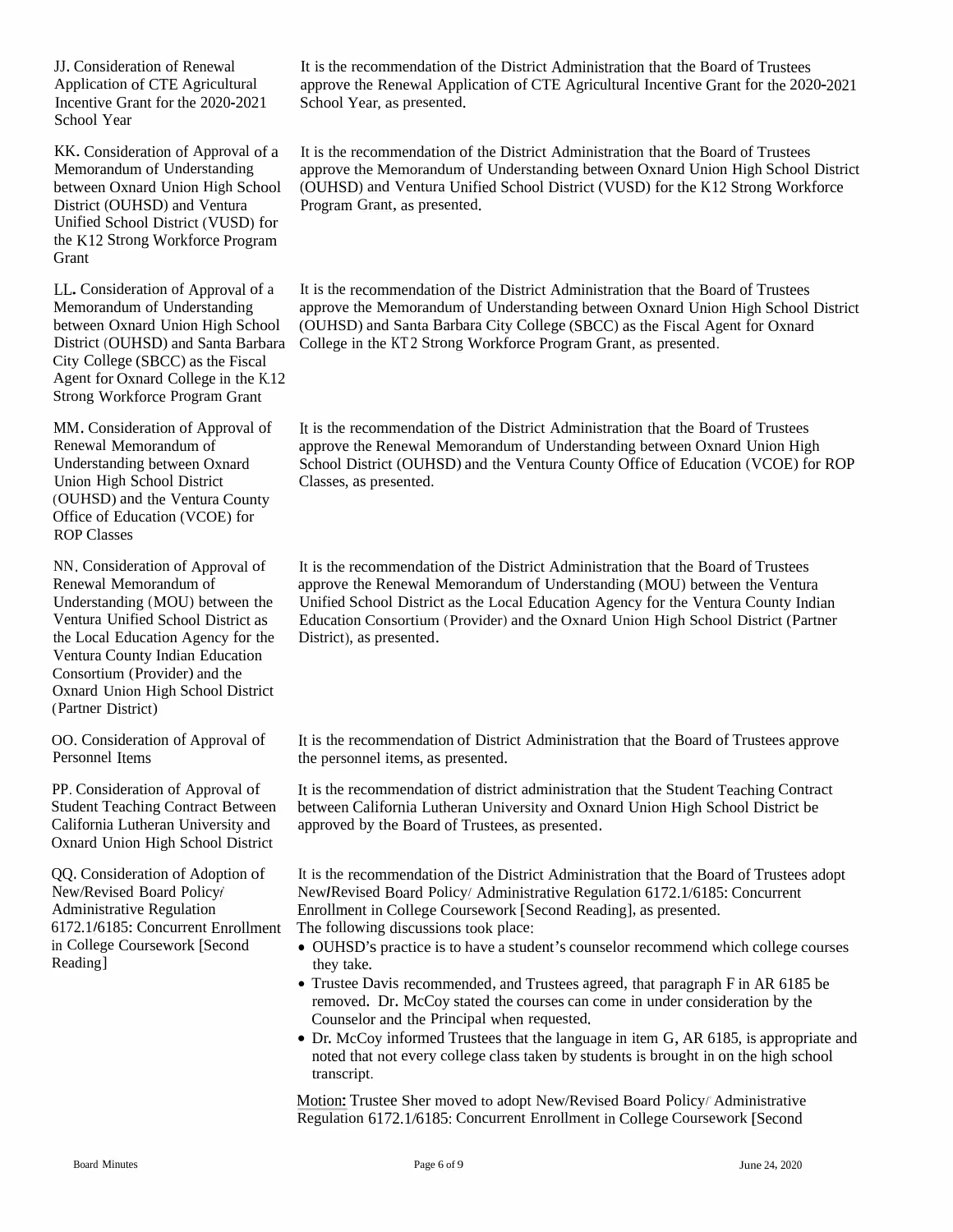Reading], amending AR 6185, removing paragrap<sup>h</sup> F. Seconded by Trustee Davis and carried unanimously with <sup>a</sup> roll call vote of 5/0.

### **II. ACTION ITEMS**

A. Consideration of Adoption of Resolution #20-31 Authorizing the Issuance and Sale of General Series B, in the Principal Amount of call vote of 5/0. Not to Exceed \$120,000,000 and Approving Documents and Official Actions Relating Thereto

Employees (OFTSE) Regarding Leaves for the 2020/21 and 2021/22 School Years and Applies to all OFTSE Bargaining Units

#### *Approved*

C. Consideration of Approval of the Revised Adopted Budget, Fiscal Year 2020-21

Eliminating Positions and Ordering Layoffs in the Classified Service Due to Lack of Funds and/or Lack of Work (Obsolete Positions)

#### *Tabled*

E. Consideration of Approval of LCAP COVID-19 Addendum

#### *Approved*

F. Consideration of Approval of <sup>a</sup> Memorandum of Understanding between Oxnard Union High School District and the Oxnard Boys and

Board Minutes

Motion: Trustee Hall moved to adopt Resolution #20-31 Authorizing the Issuance and Sale of General Obligation Bonds, Election of 2018, Series B, in the Principal Amount of Not to Exceed \$120,000,000 and Approving Documents and Official Actions Relating Obligation Bonds, Election of 2018, Thereto, as presented. Seconded by Trustee Herrera and carried unanimously with <sup>a</sup> roll

> Trustee Hall confirmed that this Bond falls under Measure <sup>A</sup> and has nothing to do with <sup>a</sup> Certification of Participation (COP) that was brought to Trustees for consideration at <sup>a</sup> prior board meeting. Mr. Weinstein affirmed this and said this item is for the second of three sales. The first sale took place in December 2018 for \$130,000,000.

Motion: Trustee Herrera moved to approve the Memorandum of Understanding between the Oxnard Union High School District and the Oxnard Federation of Teachers and School Employees (OFTSE) Regarding Leaves for the 2020/21 and 2021/22 School Years and Applies to all OFTSE Bargaining Units, as presented. Seconded by Trustee **Approved** three sales. The first sale took place in December 2018 f<br>
B. Consideration of Approval of the Motion: Trustee Herrera moved to approve the Memoran<br>
Memorandum of Understanding the Oxnard Union High School Distr

> Motion: Trustee Herrera moved to approve the revised adopted budget, fiscal year 2020- 21, as presented. Seconded by Trustee Hall and carried unanimously with <sup>a</sup> roll call vote of 5/0.

- Trustee Davis asked Mr. Weinstein to explain the -6.32% base grant proration factor for 2020-21. Mr. Weinstein replied that in the FCMAT calculator there is <sup>a</sup> COLA and augmentation and then there is <sup>a</sup> proration factor. The -6.32% is the actual cut we would see to the dollars with <sup>a</sup> 2.31 COLA; overall cut to the base, the concentration money and the supplemental funds. **Example 126, 2020**<br>
26, 2020-21. Mr. Weinstein replied the augmentation and then there is a prore<br>
would see to the dollars with a 2.31 C<br>
money and the supplemental funds.<br>
• Some examples of the \$997,000 add-<br>
teachers,
	- Some examples of the \$997,000 add-ons are: employment of approximately nine teachers, Chromebooks for several students, lowering of classroom sizes or supplemental suppor<sup>t</sup> services for struggling students.
	- •Trustee Hall asked if the pension contributions from the employer would remain the same compared to last year regarding the programmatic flexibilities and the State pension payment. Mr. Weinstein affirmed they wilt remain the same but will be reviewed annually.

Motion: Trustee decided to table this item for a future meeting, but no later than August 26, 2020; therefore, no action was taken.

Motion: Trustee Herrera moved to approve the LCAP COVID-19 addendum, as presented. Seconded by Trustee Davis and carried unanimously with <sup>a</sup> roll call vote of 5/0.

Motion: Trustee Herrera moved to adopt Resolution No. 20-29, Federal Education Funding in Light of Impacts Associated with COVID-19 Pandemic and Resolution No. 20-30, State Education Funding in Light of Impacts Associated with COVID-19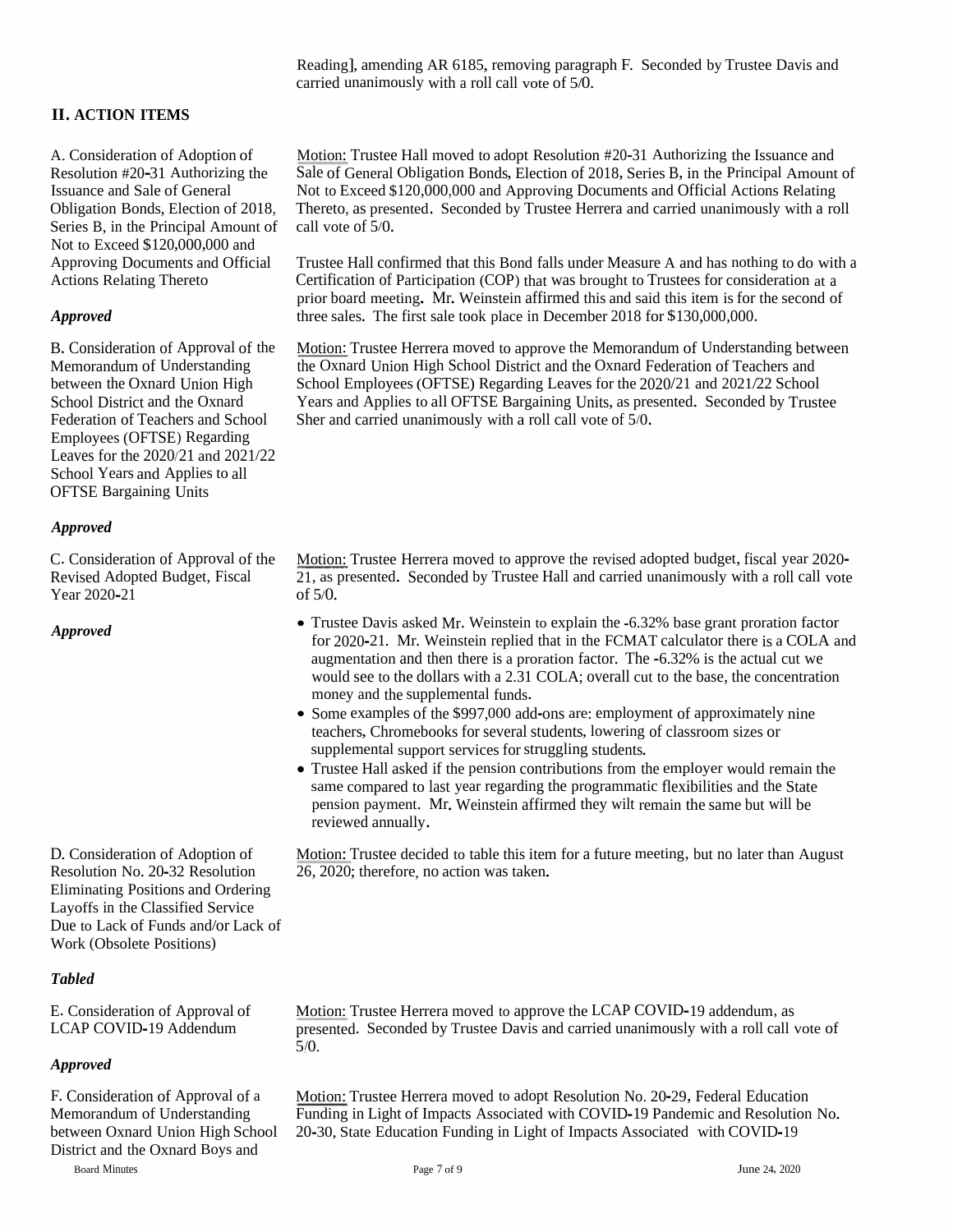Girls Club for Employee Childcare<br>for the 2020, 2021 Seheel Year for the 2020-2021 School Year

Pandemic, as presented. Seconded by Trustee Sher and carried unanimously with a roll<br>sall unto at 5.0 call vote of  $5/0$ .

- Trustees expressed their concern of this program<br>overcrowded district. Dr. McCov replied that it Trustees expressed their concern of this program possibly impacting an already<br>overcrowded district. Dr. McCoy replied that it should not infringe on the operations<br>of survey below also also programs will be surjichly due at our school sites, classrooms will be available, due to the unusual situation we are<br>surfactly in with COVID 10. currently in with COVID-19.
- The  $$246,000 \text{ cost}$  for this program The \$246,000 cost for this program is believed to be reimbursable through the CARES<br>Act. The district just applied for these funds and will submit for reimbursement when<br>the funds are reasived the funds are received.
- Trustee Davis asked what the expected vision would be for the children attending the davcare program. The Boys and Girls Club Program Director. Frin Antrim, replied daycare program. The Boys and Girls Club Programdaycare program. The Boys and Girls Club Program Director, Erin Antrim, replied<br>that they typically try and breakdown the ages between 5-8 and 9-12. The age range as<br>of sut is not known but they do have ages warming and th of yet is not known but they do have programming and the staff is trained to place the<br>obildren in appropriate groups within the appropriate acce children in appropriate groups withinchildren in appropriate groups within the appropriate ages.<br>• The administrative team at each site will oversee the progr **Approved**<br>
overcorouded<br>
at our school<br>
currently in v<br> **•** The \$246,000<br>
Act. The dist<br>
the funds are<br>
• Trustee Davi<br>
daycare prog<br>
that they typi<br>
of yet is not lead in a p<br> **•** The administ<br>
• A parent advi<br>
• OUHSD s
	- The administrative team • The administrative team at each site will oversee the program's operations.<br>• A parent advisory committee can be formed, or a monthly survey can be pr
	- $\bullet$  A A parent advisory committee can be formed, or a monthly survey can be provided to<br>OUHSD staff, parents of children in the program, if they would like to provide<br>feedback on the daycare program. feedback onfeedback on the daycare program.<br>• Concern for possibility of liability
	- Concern for possibility of liability insurance cost increase. Recommendation for the District to continue facility use through the Civic Center Act which indemnifies the District to continue facility use through the Civic Center Act which indemnifies the district and the Boys and Girls Club in tarms of individual inquana district and the Boys and Girls Club<br>There is a 20 december is a classe
	- district and the Boys and Girls Club in terms of individual insurers.<br>• There is a 30-day termination clause within the MOU between the Boys and Girls Club and OUHSD. and OUHSD.

Motion: Trustee Edmonds moved to approve the job description revision: Attendance Specialist, [First Reading] and waived the second reading, as presented. Seconded by<br>Trustee Devis and serviced wasnimavely with a sall sall wetself  $5/0$ Trustee Davis and carried unanimously with a roll call vote of 5/0

*Approved*

II. Consideration of Adopting anApproved List of Memberships, Conferences, Workshops or Meetings Board Members May Attend

G. Consideration of Approval of Job Description Revision: Attendance Specialist, [First Reading]

#### *Approved*

I. Consideration of Approval of Contract of Employment for District Interim Superintendent

#### *Approved*

#### **12. BOARD REPORT AND COMMUNICATIONS**

A. President Sher

- 
- C. Trustee Herrera •
- D. Trustee Edmonds •
- 

Motion: Trustee Davis moved to approve the list of memberships, conferences, weakening as meetings Recalled Li workshops or meetings Board Members may attend, as presented. Seconded by Trustee<br>Harrors and carried unanimously with a roll soll yets of 5.0 Herrera and carried unanimously with <sup>a</sup> roll call vote of 5.0.

Motion; Trustee Herrera moved to approve the contract of employment for District<br>Interim Superintendent as greented. Seconded by Trustee Hell and all Interim Superintendent, as presented. Seconded by Trustee Hall and approve<sup>d</sup> unanimously with <sup>a</sup> roll call vote of 5/0.

- $\mathbf{r}$  • Is honored to help in moving OUHSD forward, stated she feels Dr. McCoy will be a great leader and wished Dr. DeLeon nothing but the best in her future. great leader and wished Dr. DeLeon nothing but the best in her future.
- Wished Dr. DeLeon good luck with her future endeavors. He also congratulated Dr. Wished Dr. DeLeon goo<sup>d</sup> luck with her future endeavors. He also congratulated Dr. McCoy as OUHSD's Interim Superintendent and looks forward to working with himin this new**R. Trustee Davis**<br> **•** Wished Dr. Del<br>
McCoy as OUH<br>
in this new role.
	- Wished Dr. DeLeon goo<sup>d</sup> luck with her future endeavors. He also congratulated Dr. McCoy as OUHSD's Interim Superintendent and looks forward to working with himin this new role.
	- No report
- Wished Dr. DeLeon good luck with her future endeavors. He also congratulated Dr. • Wished Dr. DeLeon good luck with her future endeavors. He also congratulated Dr. McCoy as OUHSD's Interim Superintendent and looks forward to working with him in this new role. in this newE. Trustee Hall <br> **e** Wished Dr. Del<br>
McCoy as OUH<br>
in this new role.